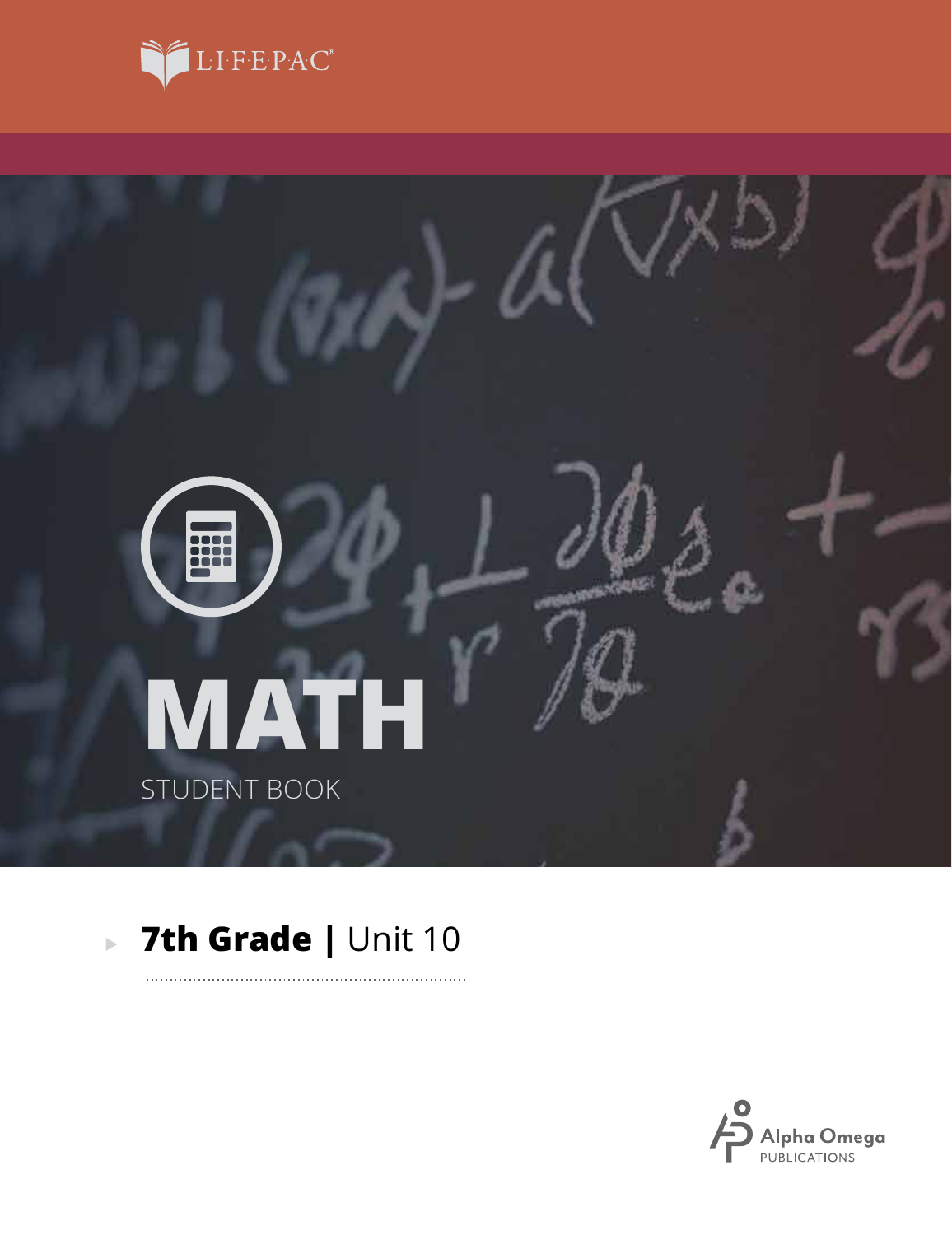# **Math 710** Surface Area and Volume

Introduction |3

# **1. Solids 5**

Classifying and Identifying Solids |**5** Nets |**12** Surface Area and Volume |**18** Self Test 1: Solids |**25**

# **2. Prisms 29**

Surface Area of Rectangular Prisms |**29** Volume of Rectangular Prisms |**35** Surface Area of Triangular Prisms |**40** Volume of Triangular Prisms |**47** Self Test 2: Prisms |**52**

# **3. Cylinders 55**

Surface Area of Cylinders |**55** Volume of Cylinders |**60** Dimension Changes |**65** Self Test 3: Cylinders |**72**

# **4. Review 77**



**LIFEPAC Test is located in the center of the booklet**. Please remove before starting the unit.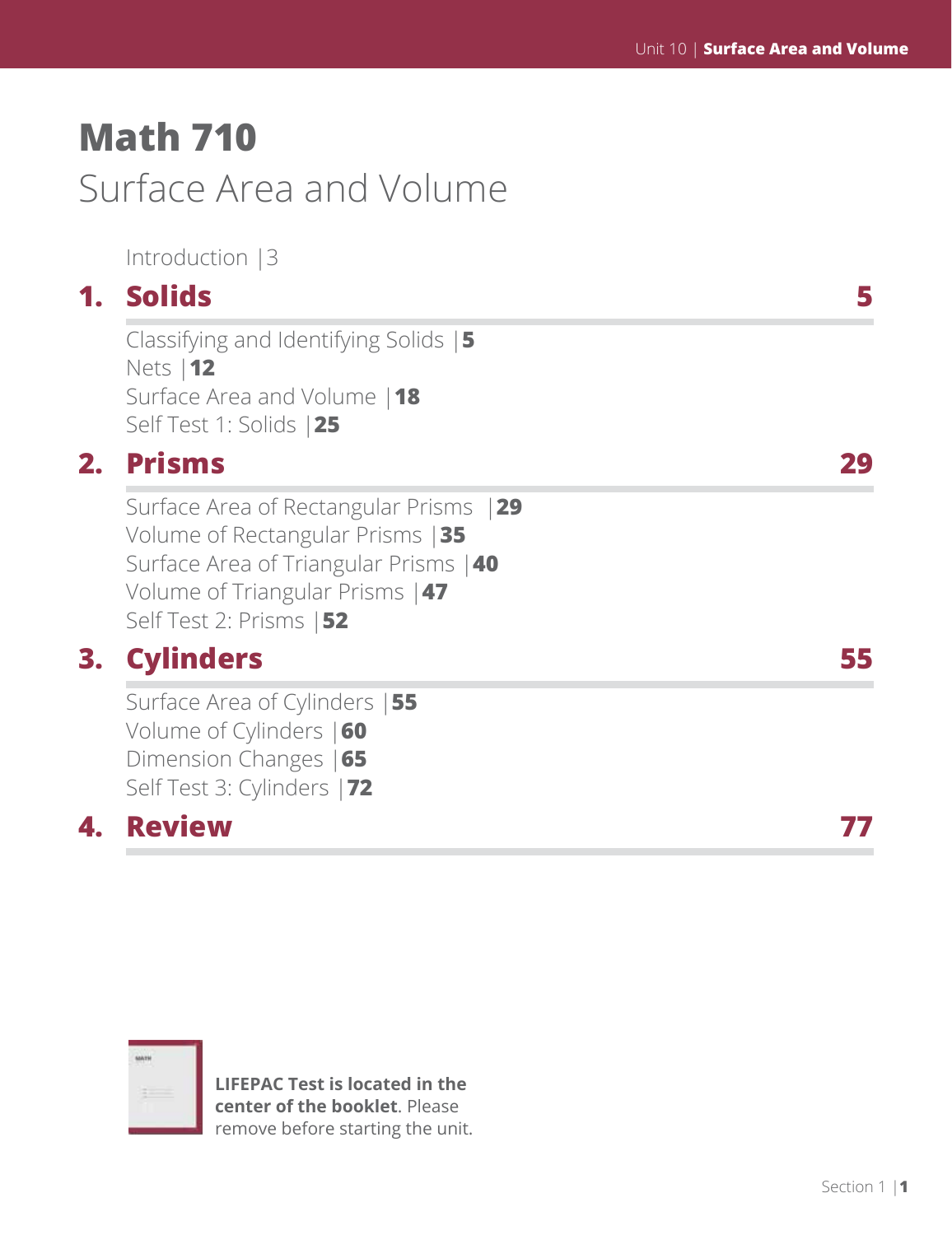**Author:**  Glynlyon Staff

#### **Editors:**

Alan Christopherson, M.S. Michelle Chittam

#### **Westover Studios Design Team:**

Phillip Pettet, Creative Lead Teresa Davis, DTP Lead Nick Castro Andi Graham Jerry Wingo



### **804 N. 2nd Ave. E. Rock Rapids, IA 51246-1759**

© MMXIV by Alpha Omega Publications, a division of Glynlyon, Inc. All rights reserved. LIFEPAC is a registered trademark of Alpha Omega Publications, Inc.

All trademarks and/or service marks referenced in this material are the property of their respective owners. Alpha Omega Publications, Inc. makes no claim of ownership to any trademarks and/ or service marks other than their own and their affiliates, and makes no claim of affiliation to any companies whose trademarks may be listed in this material, other than their own.

Some clip art images used in this curriculum are from Corel Corporation, 1600 Carling Avenue, Ottawa, Ontario, Canada K1Z 8R7. These images are specifically for viewing purposes only, to enhance the presentation of this educational material. Any duplication, resyndication, or redistribution for any other purpose is strictly prohibited. Other images in this unit are © 2009 JupiterImages Corporation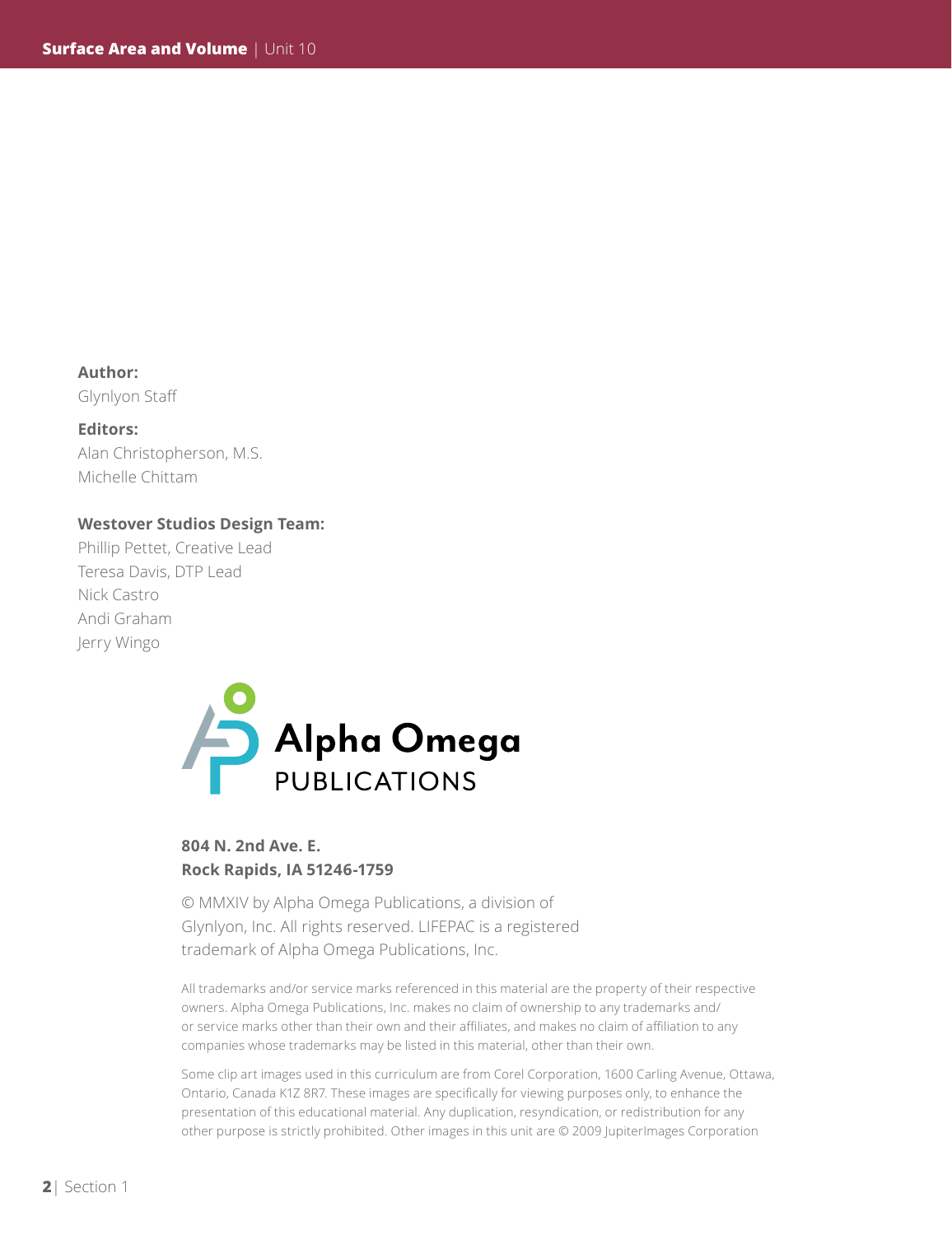# **Surface Area and Volume**

## Introduction

In this unit, students will explore solid, or three-dimensional, figures. They will learn how to classify and identify these solids, as well as represent them twodimensionally. They will also learn to determine the surface area and volume of many solids, including rectangular prisms, triangular prisms, and cylinders.

# **Objectives**

Read these objectives. The objectives tell you what you will be able to do when you have successfully completed this LIFEPAC. When you have finished this LIFEPAC, you should be able to:

- Classify, identify, and draw the net of solid figures.
- Define surface area and volume.
- $\bullet$  Find the surface area and volume of solid figures using their nets.
- Apply the surface area formulas for rectangular prisms, triangular prisms and cylinders.
- Apply the volume formulas for rectangular prisms, triangular prisms, and cylinders.
- $\parallel$  Determine the effects of dimension changes on the surface area and volume of solid figures.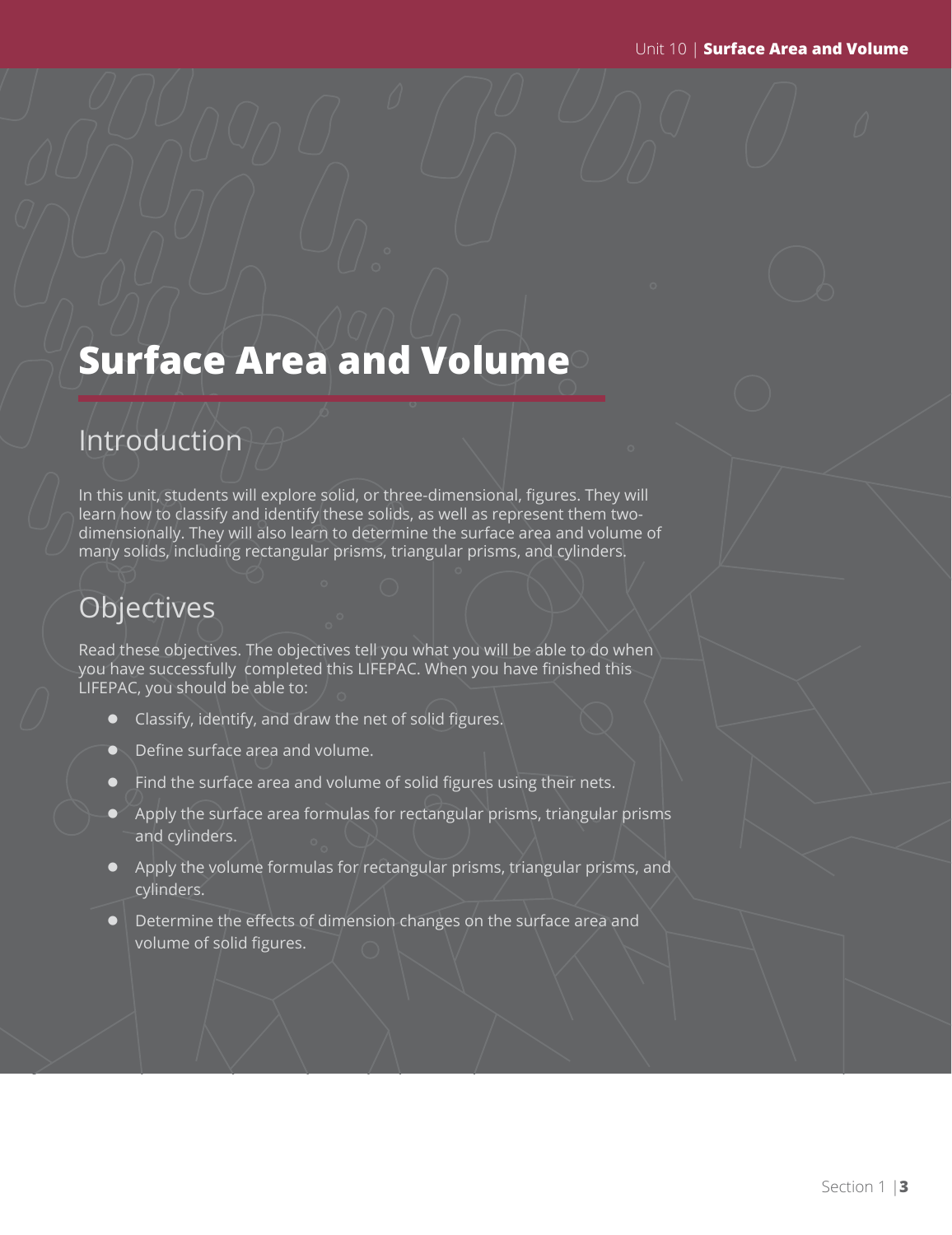# 1. Solids

## **Classifying and Identifying Solids**

In this lesson, you'll begin exploring three-dimensional figures and their characteristics.

## **Objectives**

• Classify and identify solid figures.

## **Vocabulary**

**apex**—the point at the tip of a cone or pyramid

**base**—a special face of a solid figure

**cone**—a three-dimensional figure with a circular base

**cube**—a three-dimensional figure made of six congruent squares

**cylinder**—a three-dimensional figure with two parallel, congruent, circular bases and a curved surface

**edge**—a line segment where two faces meet

**face**—a plane figure that is one side of a solid figure

**lateral face**—any face that is not a base

**lateral surface**—any surface that is not a base

**plane figure**—geometric figure with two dimensions (2D)

**prism**—three-dimensional figure with two parallel, congruent, polygonal faces and parallelograms for all other faces

**solid figure**—geometric figure with three dimensions (3D)

**vertex**—point where three or more edges meet

You already know a lot about twodimensional figures, or *plane figures*. Plane figures have height and width and include quadrilaterals, triangles, circles, and other such shapes. Now you're going to start looking at geometric figures that have a third dimension—depth. These threedimensional figures are called *solid figures* (or just solids).

Every solid figure has a *base*, which is usually the bottom of it. On a plane figure, the base of the figure is just a line segment. But on a solid figure, the base of the figure is an entire two-dimensional shape, or plane figure. Bases are used to help name the figure. If the solid has another side that is congruent *and* parallel to the base, then the figure actually has two bases. Take a look at some solids that have two bases. The bases are shaded so that you can easily

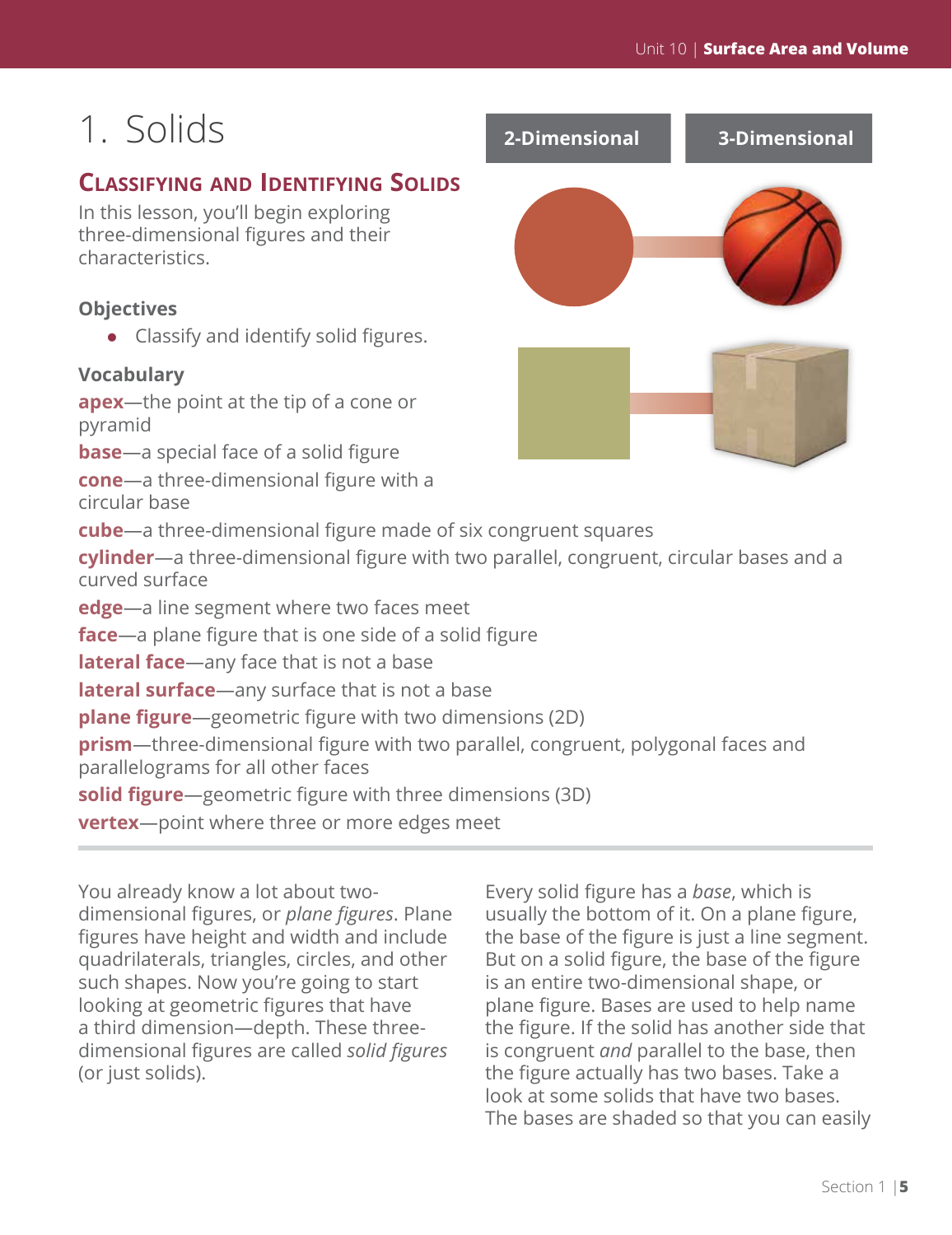see them. Notice that each base is a flat, plane figure.

**Vocabulary!** Remember that to be congruent, two figures have to have the same size and shape. Being parallel means that the figures have no points in common.



Here are some examples of solid figures that have only one base.



All of the sides of a solid figure that are plane figures, including the bases, are called *faces*. Each line segment where two faces meet is called an *edge*. Each point where three or more edges meet is called a *vertex*. The solid figure in the following illustration has six faces, twelve edges, and eight vertices.



The faces that aren't bases of the solid are called *lateral faces*. The lateral faces are shaded in the following solid figures. Take note that the base on the bottom of each figure is not considered a lateral face; just the sides are lateral faces.



Remember that plane figures are flat. Some solid figures have sides that are not flat, so they're not considered faces. These sides are called *lateral surfaces*, rather than lateral faces. The lateral surfaces are shaded in the following two solids. As in the previous examples, remember that the bases of each figure are not considered part of the lateral surface; only the side of the figure is.

**Vocabulary!** In geometry, the word lateral always refers to the sides of a solid. It doesn't include the base(s) of a solid. So whenever you see the word lateral, remember to just include the sides.



What do you notice about the figures that have lateral faces compared to the figures that have lateral *surfaces*? The bases of the solids that have lateral faces are polygons, and the bases of the solids that have lateral surfaces are circles! That's because if the base of the solid is circular, then the sides have to be curved in order to accommodate the shape of the base.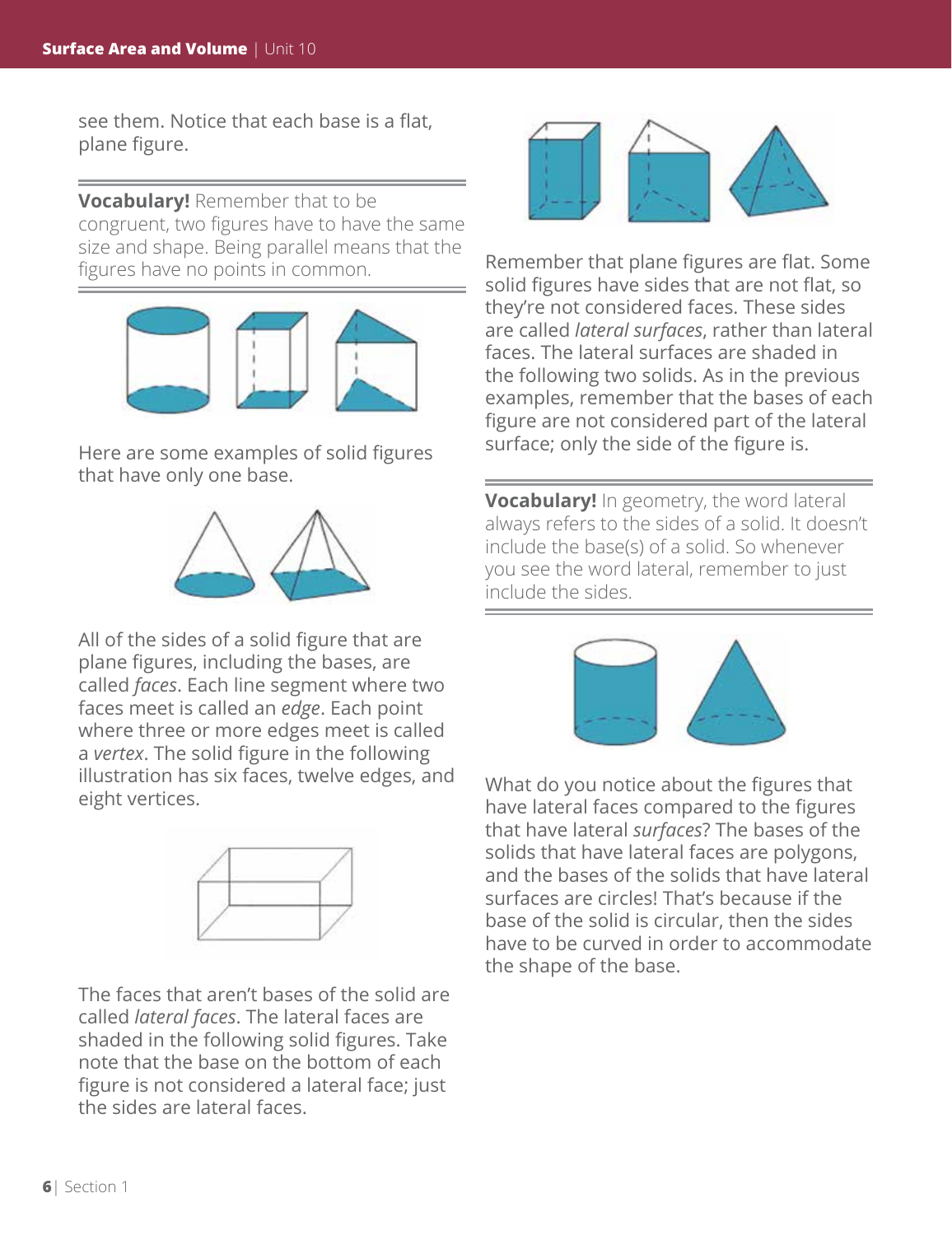#### **Example**:

 $\triangleright$  Answer the following questions based on the following solid figure.



#### **Solution**:

► Question: Does the solid have one or two bases? Answer: The base, or bottom, of the

solid is a pentagon. Since there is another congruent pentagon that is parallel to the bottom of the solid, it has two bases.

- ► Question: Does the solid have lateral faces or lateral surfaces? Answer: The sides of the solid are plane figures (flat), so the sides are lateral faces.
- ► Question: How many faces does the solid have? Answer: There are seven faces (including the bases).
- ▶ Question: How many lateral faces does the solid have? Answer: There are five lateral faces (not including the bases).
- ► Question: How many edges does the solid have? Answer: There are fifteen edges (five vertical edges and five on each base).
- ▶ Question: How many vertices does the solid have?

Answer: There are ten vertices (five on each base).

Now take a look at the names of some of the most common solid figures.

### **Prisms**

A *prism* is a type of solid figure that has two bases. The bases of a prism are always polygons. The lateral faces of a prism are always parallelograms. Prisms are named by the shape of their bases. For example, a prism that has two congruent rectangular bases is called a rectangular prism. A prism that has two congruent triangular bases is called a triangular prism. And a prism that has two congruent pentagonal bases is called a pentagonal prism. Here are some examples.

**This might help!** On all of the solid figures in this unit, dashed lines are used to represent the edges that can't actually be seen from the given point of view. Solid lines are used for the edges that can be seen from the given point of view.



Sometimes a prism may be lying on its side. However, the name of the prism remains the same because the base remains the same—even though it technically isn't the bottom anymore. That's because the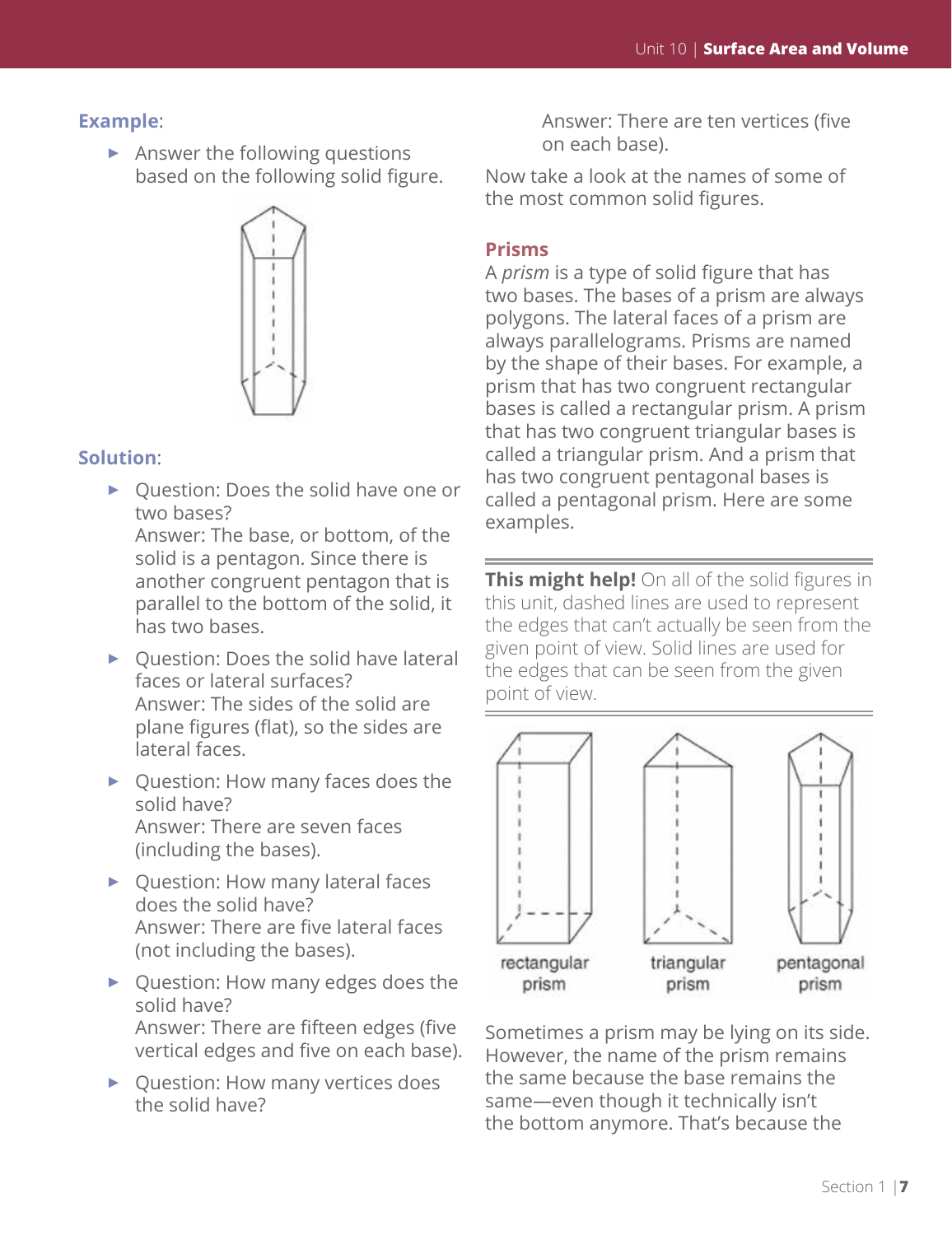definition of a prism is that there are always two congruent polygonal bases, and the rest of the faces are *always* parallelograms. So a triangular or pentagonal prism may be lying on its side, but the triangles and pentagons are still considered the bases of the figure.



There is one special type of rectangular prism that you need to look at. A *cube* is a prism that has six congruent, square faces.

**Make note!** The cube is an important solid figure in geometry. It can be used to find the volume (or capacity) of solid figures.



### **Pyramids**

A *pyramid* is similar to a prism in that it has a polygon-shaped base. However, instead of two bases, a pyramid only has one base. The lateral sides of a pyramid are always triangles, which meet at a single point, called an *apex*. Like prisms, pyramids are named based on the shape of their base.



**Keep in mind!** If there are no measurements given, how can you tell whether the base of a prism or pyramid is a rectangle or a square? Often, the geometric markings that you've learned will be used. Remember that tick marks are used to show which sides have the same length, and a square in the corner of an angle represents a right angle.

### **Cylinders**

A *cylinder* has two bases like a prism, but its bases are always circles, rather than polygons. The side of a cylinder is curved, rather than flat, so it is called a lateral surface. In fact, the cylinder only has two faces—the bases. As you can see from the following figures, cylinders can also lay on their sides.

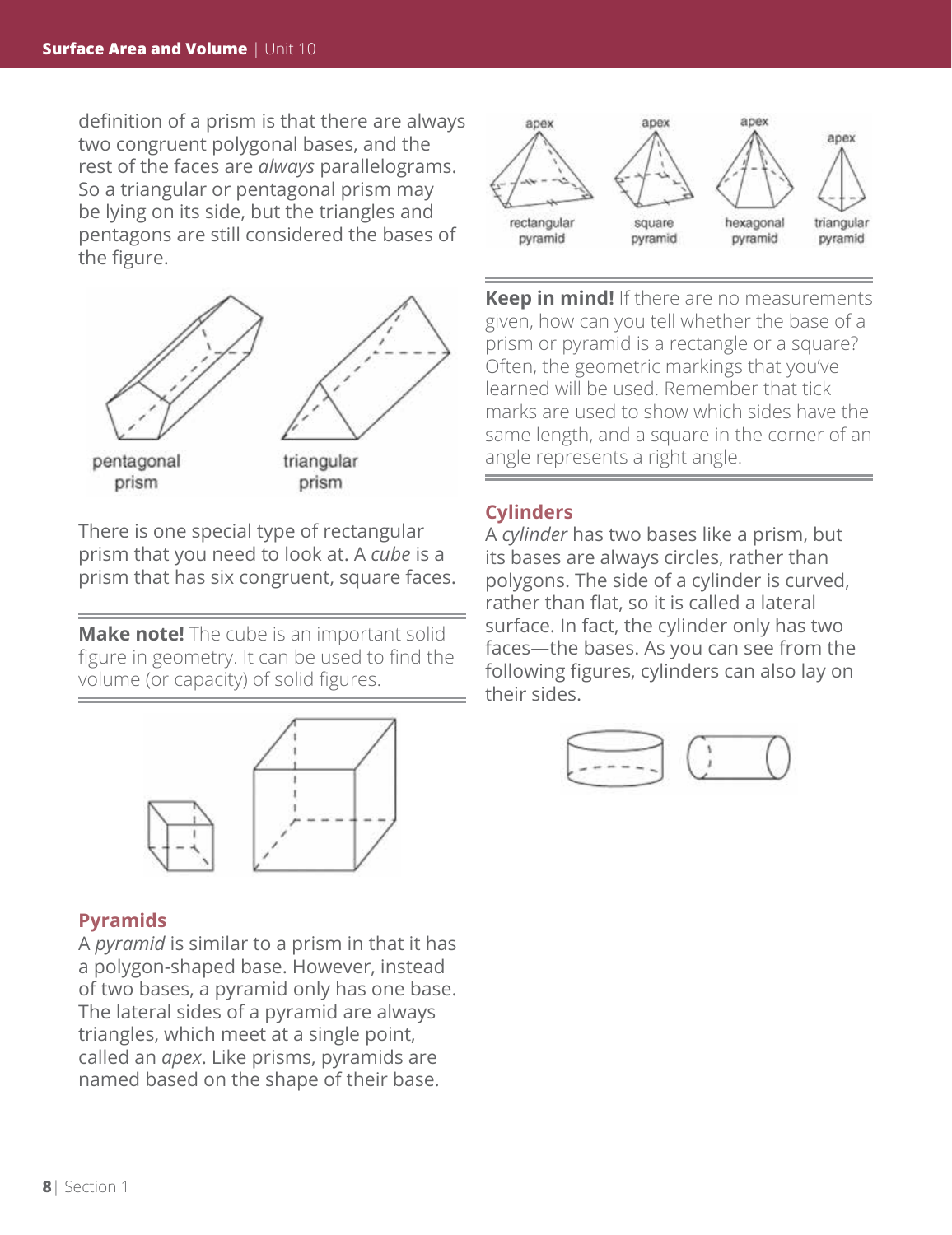### **Cones**

A *cone* is similar to a cylinder in that it has a circular base and the side is curved rather than flat. It's different, though, in that it only has *one* base. The lateral surface comes to a point at the top of the cone. So like a pyramid, the cone has an apex.



#### **Let's Review**

Before going on to the practice problems, make sure you understand the main points of this lesson:

- **Solid figures are three-dimensional** shapes—having height, width, and depth.
- Solid figures can have one or two bases. Pyramids and cones have one base. Prisms and cylinders have two bases.
- $\blacksquare$  If the base of the solid is a polygon, the base is used to name the figure.
- Lateral faces or surfaces are the sides of a solid figure.

| <b>Complete the following activities.</b> |                                                                                                                                              |                                                                   |                 |              |  |  |  |  |
|-------------------------------------------|----------------------------------------------------------------------------------------------------------------------------------------------|-------------------------------------------------------------------|-----------------|--------------|--|--|--|--|
| 1.1                                       | $\Box$ pyramid $\Box$ cone                                                                                                                   | The only solid figure that has two circular bases is a $\qquad$ . | $\Box$ cylinder | $\Box$ prism |  |  |  |  |
|                                           | <b>1.2</b> A _____ does not have an apex.<br>$\Box$ cone                                                                                     | $\Box$ prism                                                      | $\Box$ pyramid  |              |  |  |  |  |
|                                           | 1.3 A sample is a prism has two congruent, parallel bases and three lateral sides.<br>$\Box$ triangular $\Box$ rectangular $\Box$ pentagonal |                                                                   |                 |              |  |  |  |  |
|                                           | <b>1.4</b> A prism that has six congruent, square faces is called ______.<br>$\Box$ a cube                                                   | $\Box$ an apex $\Box$ a pyramid                                   |                 |              |  |  |  |  |
| 1.5                                       | A triangular pyramid has _____ faces.<br>$\Box$ two                                                                                          | $\Box$ three                                                      | $\Box$ four     | five         |  |  |  |  |
| 1.6                                       | O True<br>O False                                                                                                                            | A cone is composed of two congruent bases and a lateral surface.  |                 |              |  |  |  |  |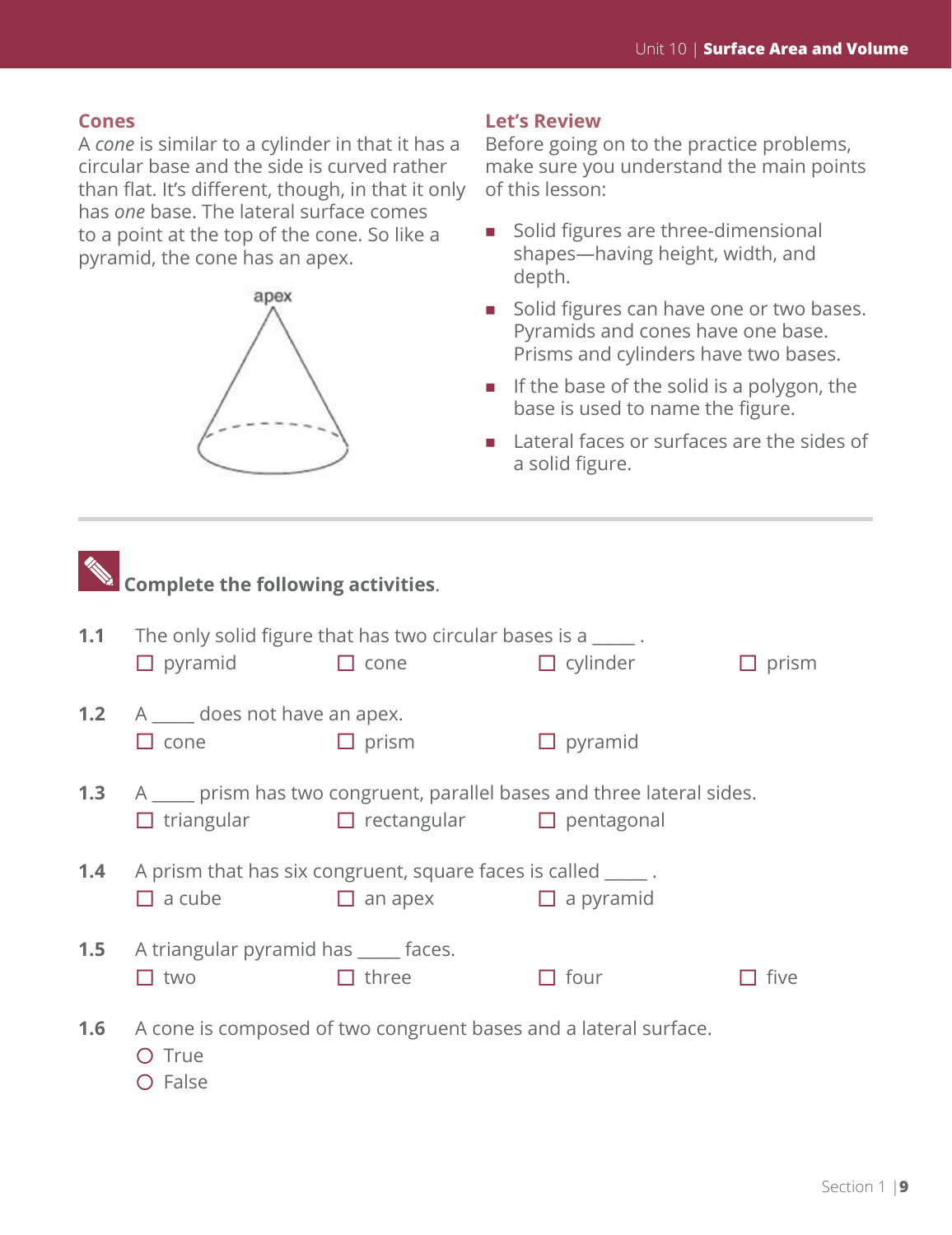- 1.7 A cylinder has no lateral faces.
	- O True
	- $O$  False

**1.8** All of the following solid figures *except* \_\_\_\_\_ have two congruent, parallel bases.

- $\square$  rectangular pyramid
- $\Box$  heptagonal prism
- $\Box$  cylinder  $\Box$  cube
- **1.9** What is the name of the following solid figure?



- $\Box$  square prism
- $\Box$  rectangular prism
- $\Box$  cube
- $\square$  rectangular pyramid
- **1.10** What is the name of the following solid figure?



- $\Box$  square prism
- $\Box$  cube
- $\Box$  square pyramid
- $\Box$  rectangular prism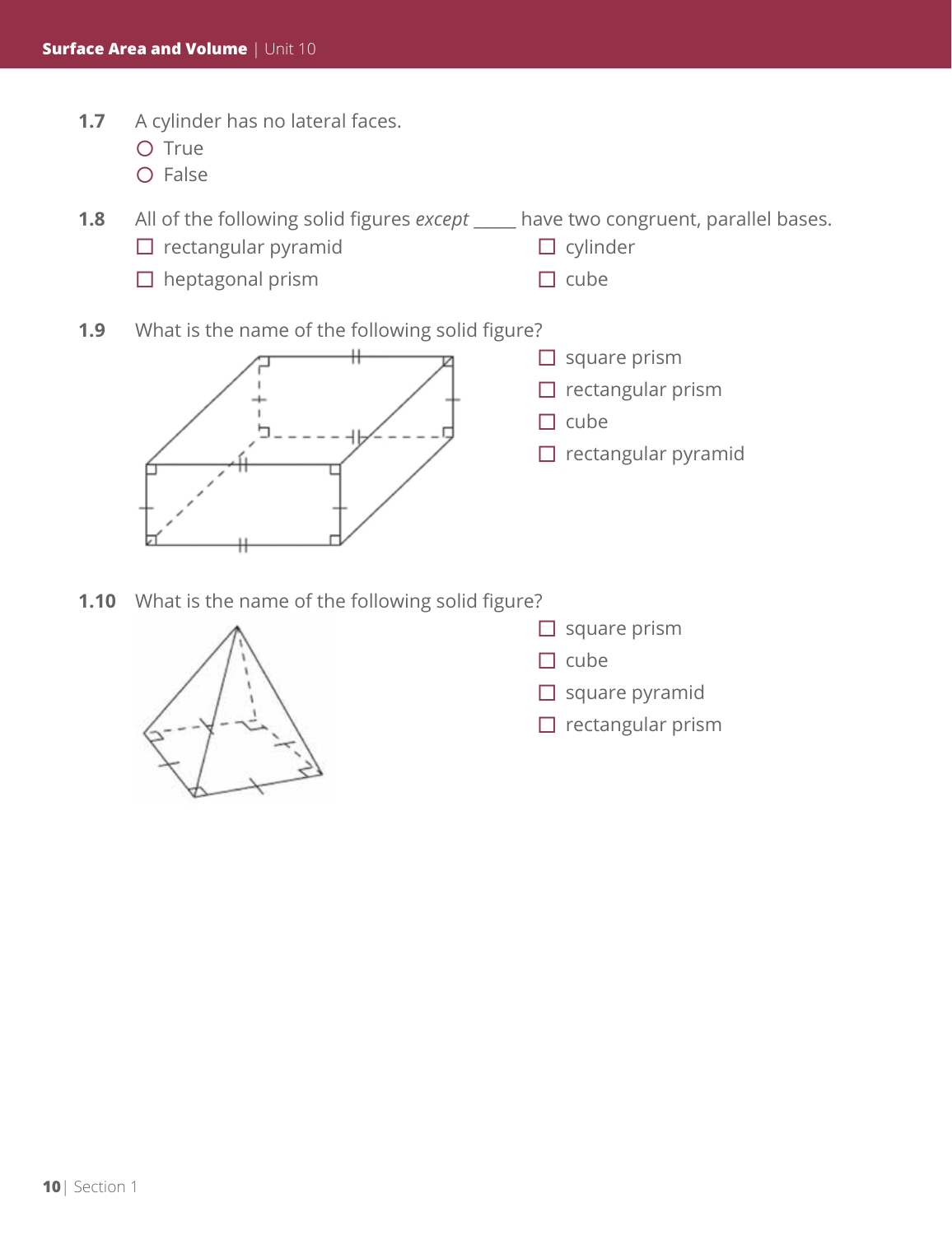

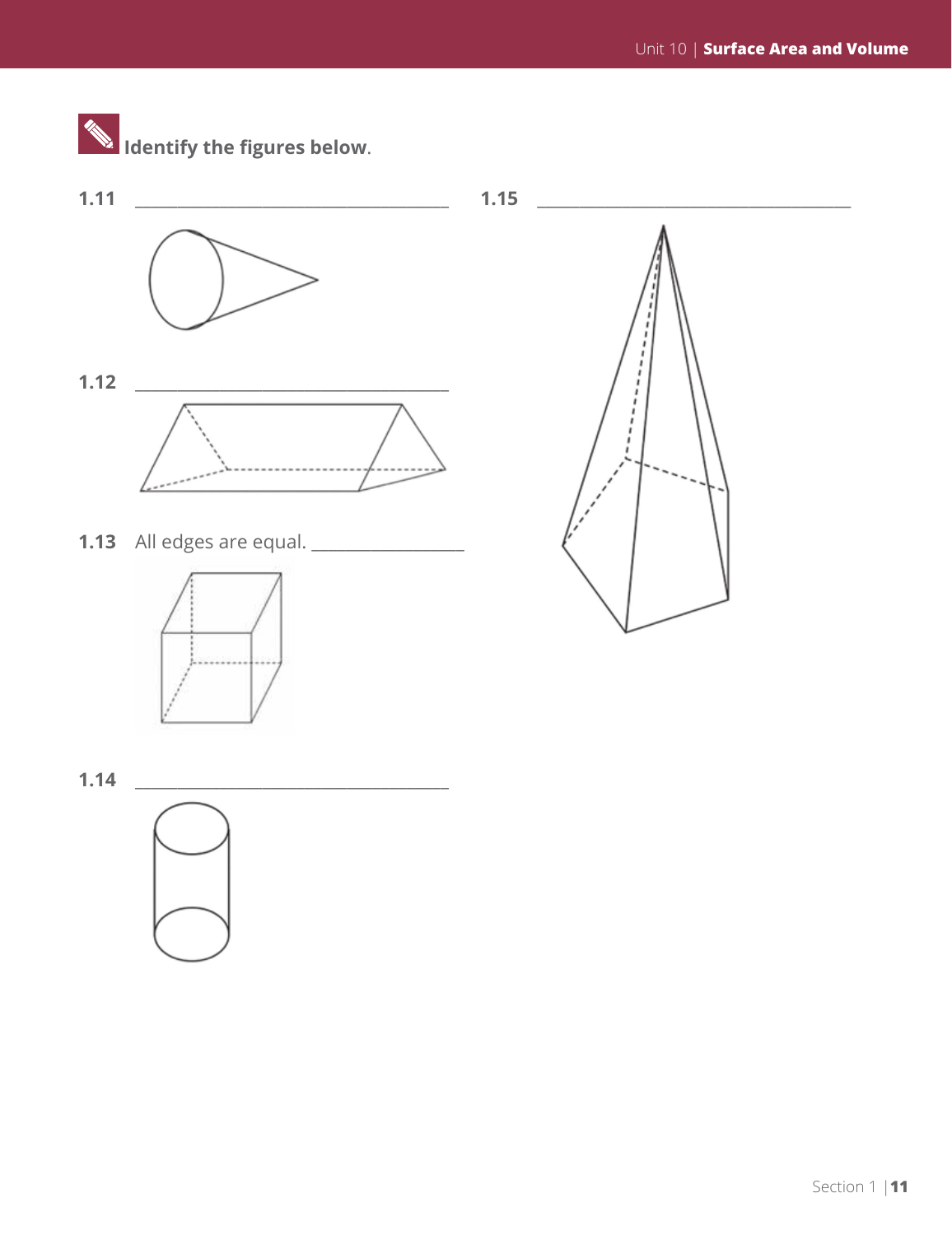## **Nets**

For the following activity, you'll need a sheet of graphs paper, scissors, and tape:

Draw a figure on the graph paper like the one to the right. All of the individual squares must be the same size.

Cut out the t-shaped figure. You should end up with a single T-shaped piece.

Fold along all the dotted lines inside the figure.

Assemble the figure into a cube and secure the edges with tape.



You have now formed a three-dimensional figure using two-dimensional shapes! In this lesson, you'll continue to learn how prisms, pyramids, cones, and cylinders can be created out of plane figures.

## **Objectives**

 $\bullet$  Identify and sketch the net of a solid figure.

### **Vocabulary**

**net**—a two-dimensional representation of a three-dimensional shape when unfolded

In the activity above, you created a threedimensional cube from a two-dimensional cut-out. That cut-out is a two-dimensional representation of a cube and is called its *net*. The representation shows what a cube would look like if it was unfolded. Here is the net for a cube again.



You may be wondering if there is more than one possible net for a cube. The answer is yes! There are actually eleven possible

two-dimensional representations of a cube. Here are a few of them:



There are a couple of things to notice about the nets of a cube. Because a cube is composed of six congruent squares, each net must have six congruent squares. However, not every representation with six congruent squares is the net of a cube. Visualizing how the representation looks as it is folded will help you determine if it is a net or not. In a net, none of the parts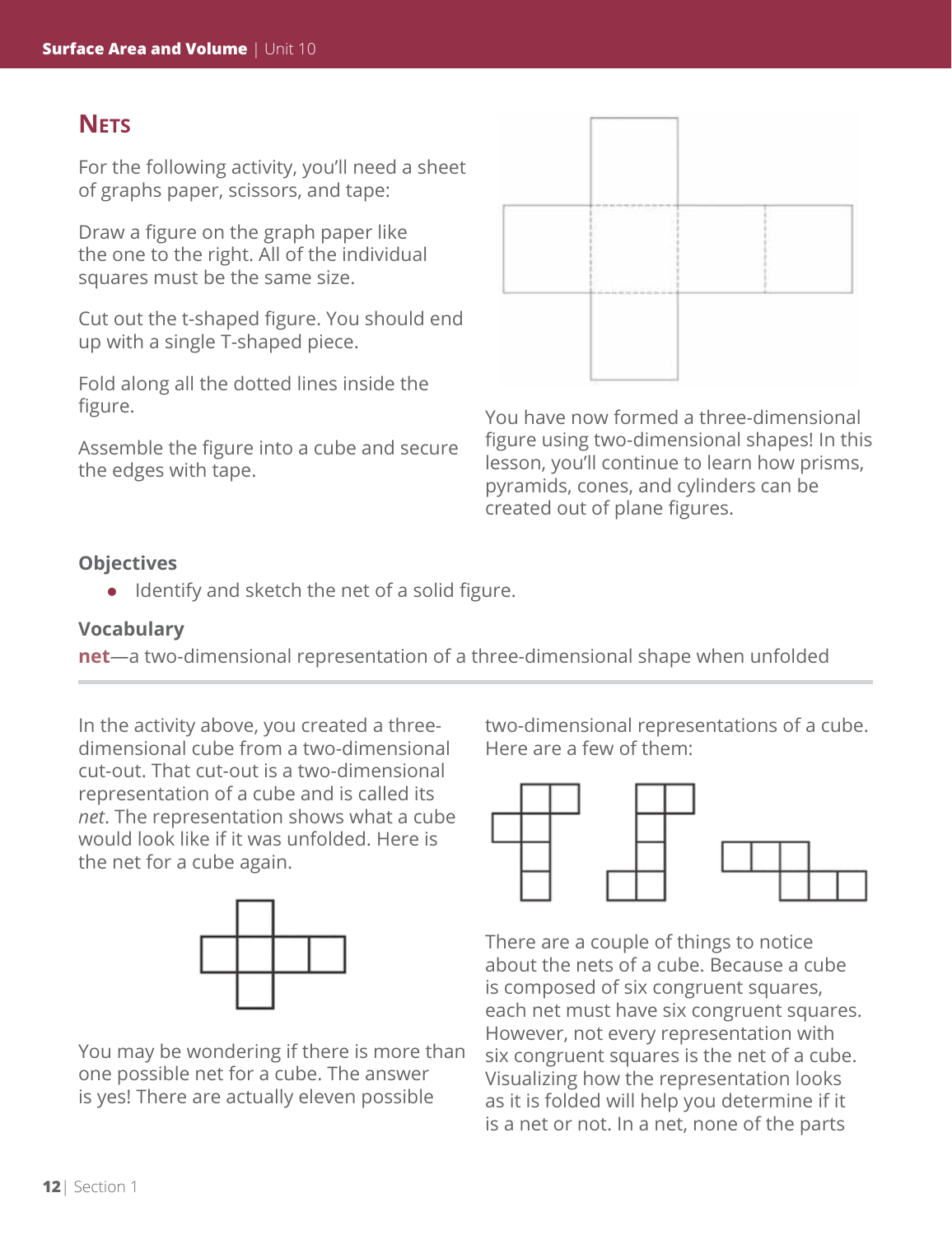# **Self Test 1: Solids**

**Complete the following activities** (5 points, each numbered activity).

|                                                        | <b>1.01</b> A cone has an apex.<br>O True<br>O False                                                                      |                  | <b>1.04</b> The net of a cylinder has two parts.<br>O True<br>O False                                                                           |  |  |  |  |
|--------------------------------------------------------|---------------------------------------------------------------------------------------------------------------------------|------------------|-------------------------------------------------------------------------------------------------------------------------------------------------|--|--|--|--|
|                                                        | <b>1.02</b> The bases of a cylinder must be<br>polygons.<br>O True<br>O False                                             |                  | 1.05<br>Surface area of a solid figure can be<br>found by multiplying the area of the<br>base by the height of the figure.<br>O True<br>O False |  |  |  |  |
|                                                        | <b>1.03</b> A square pyramid has five faces.<br>O True<br>O False                                                         | 1.06             | Volume is measured in cubic units.<br>O True<br>O False                                                                                         |  |  |  |  |
|                                                        |                                                                                                                           |                  |                                                                                                                                                 |  |  |  |  |
| 1.07                                                   | A prism _____ has two congruent, parallel bases.<br>$\Box$ never                                                          | $\Box$ sometimes | $\Box$ always                                                                                                                                   |  |  |  |  |
|                                                        | <b>1.08</b> The net of a cone is composed of a circle and $a \_$ .<br>$\Box$ triangle<br>$\Box$ wedge<br>$\Box$ rectangle |                  |                                                                                                                                                 |  |  |  |  |
| 1.09                                                   | Identify the solid figure below.                                                                                          |                  |                                                                                                                                                 |  |  |  |  |
|                                                        |                                                                                                                           |                  | $\Box$ triangular pyramid<br>$\Box$ triangular prism<br>$\Box$ rectangular prism<br>$\Box$ rectangular pyramid                                  |  |  |  |  |
| <b>1.010</b> Which solid figure has the following net? |                                                                                                                           |                  |                                                                                                                                                 |  |  |  |  |
|                                                        |                                                                                                                           | pentagonal prism |                                                                                                                                                 |  |  |  |  |
|                                                        |                                                                                                                           |                  | pentagonal pyramid                                                                                                                              |  |  |  |  |
|                                                        |                                                                                                                           |                  |                                                                                                                                                 |  |  |  |  |
|                                                        |                                                                                                                           |                  | hexagonal prism<br>hexagonal pyramid                                                                                                            |  |  |  |  |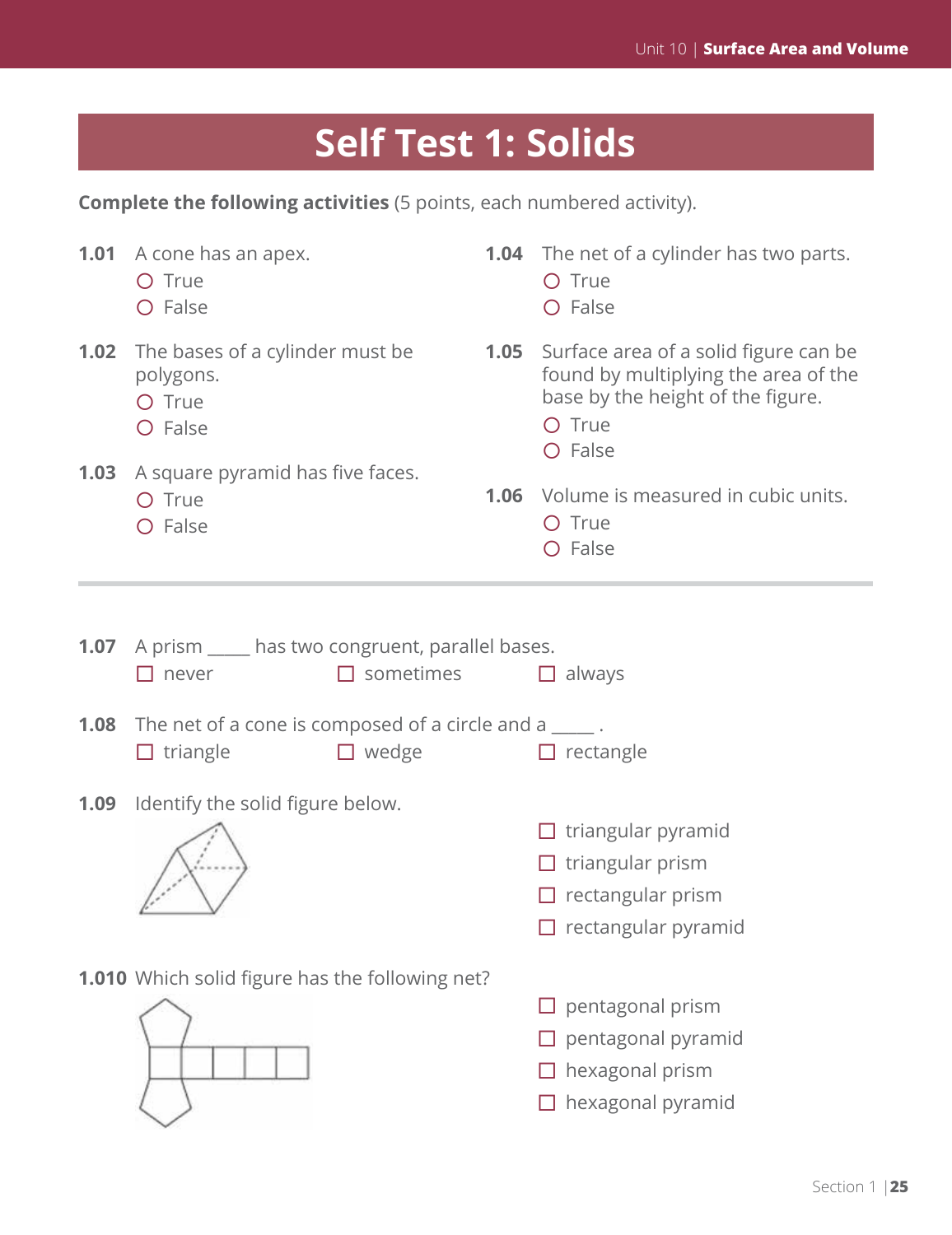**1.011** Which solid figure has the following net?

|                                                                                                                                                                                                                    |                               | triangular prism<br>square pyramid<br>triangular pyramid<br>cone                                        |               |  |
|--------------------------------------------------------------------------------------------------------------------------------------------------------------------------------------------------------------------|-------------------------------|---------------------------------------------------------------------------------------------------------|---------------|--|
| <b>1.012</b> What is the surface area of a cylinder that has the following measurements?<br>area of each base: 50.24 ft <sup>2</sup><br>area of lateral surface: 75.36 ft <sup>2</sup><br>height of cylinder: 3 ft |                               |                                                                                                         |               |  |
| $\Box$ 125.6 ft <sup>2</sup>                                                                                                                                                                                       | □ 150.72 ft <sup>2</sup>      | 128.6 ft <sup>2</sup><br>П                                                                              | 175.84 $ft^2$ |  |
| area of each base: 50.24 ft <sup>2</sup><br>area of lateral surface: 75.36 ft <sup>2</sup><br>height of cylinder: 3 ft<br>$\Box$ 150.72 ft <sup>3</sup>                                                            | $\Box$ 226.08 ft <sup>3</sup> | <b>1.013</b> What is the volume of a cylinder that has the following measurements?<br>128.6 $ft^3$<br>П | 175.84 $ft^3$ |  |
|                                                                                                                                                                                                                    |                               | 1.014 Find the surface area of the solid figure represented by the given net.                           |               |  |
|                                                                                                                                                                                                                    |                               | 250 $cm2$                                                                                               |               |  |
|                                                                                                                                                                                                                    |                               | $65 \text{ cm}^2$                                                                                       |               |  |
| 10 cm <sup>2</sup>                                                                                                                                                                                                 |                               | 90 $cm2$                                                                                                |               |  |
| 10 cm <sup>2</sup><br>$25 \text{ cm}^2$<br>$10 \text{ cm}^2$                                                                                                                                                       | $[10 \text{ cm}^2]$           | 40 $cm2$                                                                                                |               |  |

**1.015** Find the volume of the solid figure shown below. The area of the base is 40 square inches, and the height of the figure is 7 inches.



 $\vee$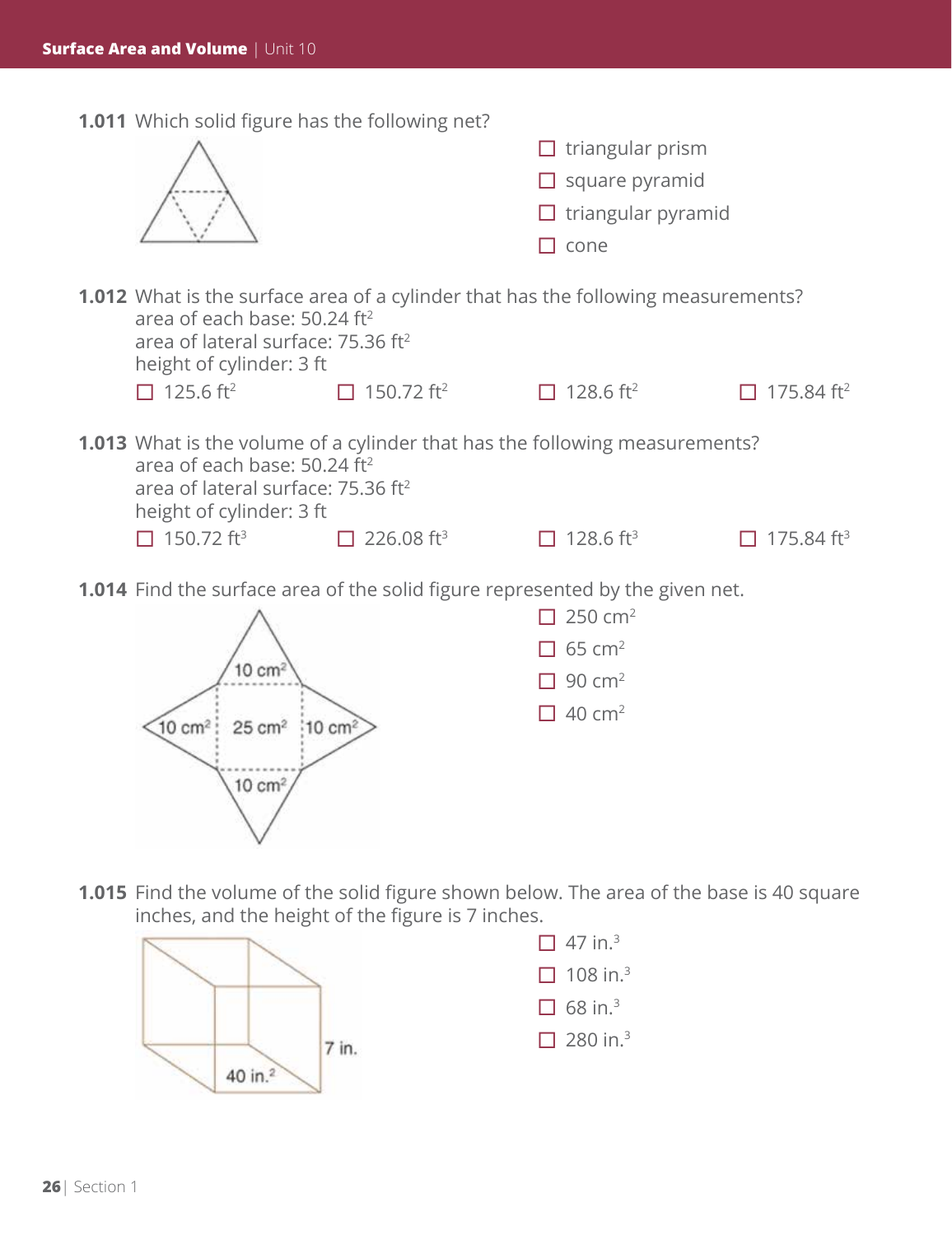**1.016** The area of the base of a prism is 19 square feet. What is the volume of the prism if the height is 3 feet?

**1.017** A cube has a side that is 6 cm long. What is the surface area of the cube?

**1.018** A cube has a side that is 6 cm long. What is the volume of the cube?

- **1.019** A cylinder has a radius of 2 inches. The rectangle portion of its net is 24 square inches. What is the surface area of the cylinder?
- **1.020** A cylinder has a radius of 2 inches and a height of 4 inches. What is the volume of the cylinder?